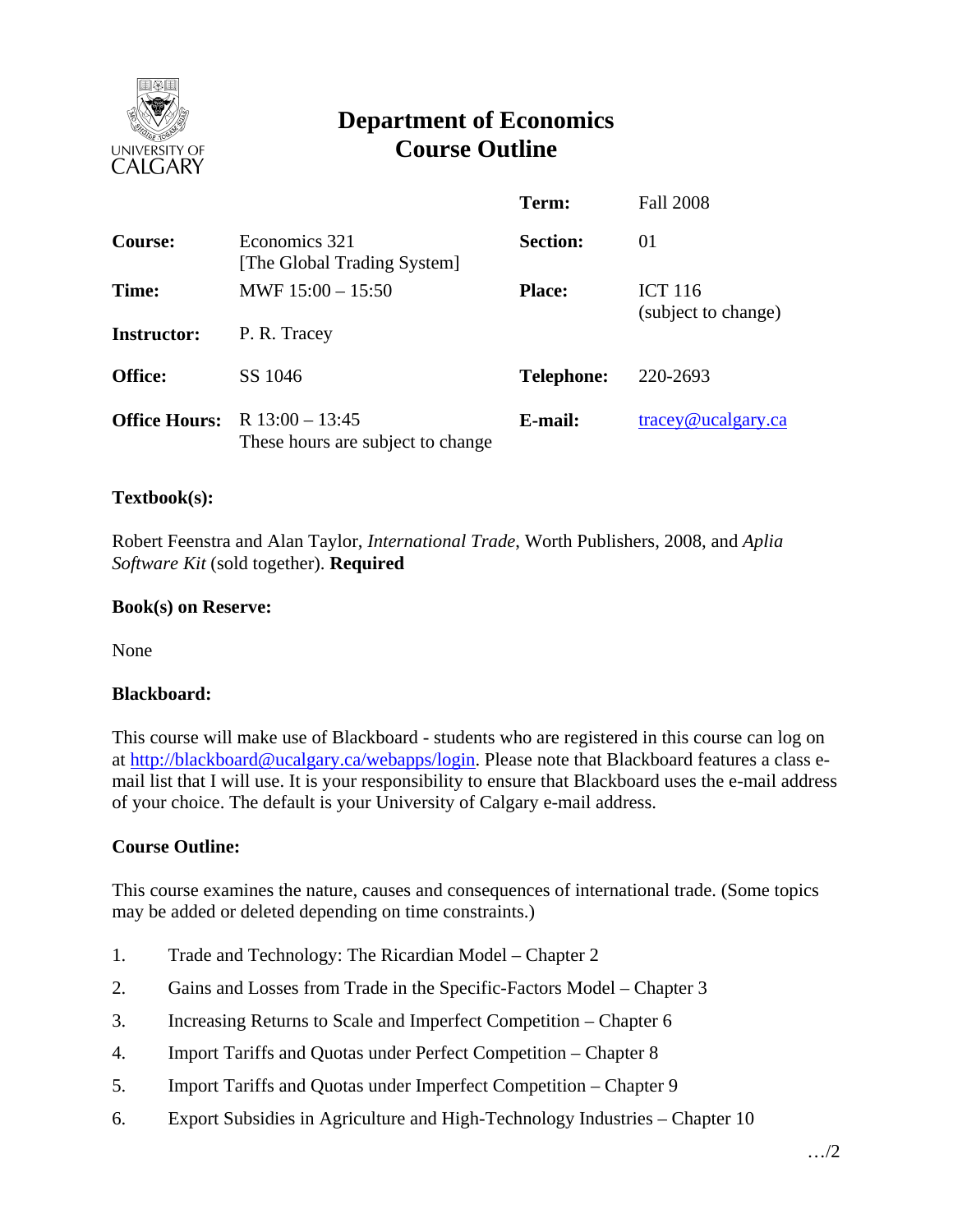Economics 321 (01) Fall 2008 Course Outline continued Page 2 of 4

## 7. International Agreements: Trade, Labor, and the Environment – Chapter 11

A follow-up course, Economics 425 (International Trade II), provides students with a more detailed explanation of trade flows and goes on to consider issues such as: strategic trade policy in the presence of imperfect competition; trade, growth and technological change; trade-related aspects of intellectual property; and trade, trade policy and the environment. Normally, Economics 321, is a prerequisite for Economics 425 and Economics 357 (Intermediate Microeconomics II) is a co-requisite.

## **Grade Determination and Final Examination Details:**

| Midterm                  | 30% | October 15, 2008                      |
|--------------------------|-----|---------------------------------------|
| <i>Aplia Assignments</i> | 20% | Late assignment will not be accepted. |
| <b>Final Examination</b> | 50% | Scheduled by Registrar $-2$ Hours     |

*Aplia* Assignments:

- 1. In order to complete assignments in this course, you will be required to access the Aplia website at http://aplia.com. Please register on the website within the first week of classes.
- 2. Due dates for the assignments will be announced during the first week of the semester.
- 3. Course material dealing with a particular assignment will typically be covered in class at least three days before the assignment is due; thus, assignments can be completed at any time up to and including the due date. Given these factors, only situations where someone can document illness or domestic affliction for an extended period (i.e., the entire 3 days prior to the due date) would possibly warrant shifting the assignment weight to the final exam. Furthermore, technical problems can be expected to occur sometimes with computer systems and internet availability, so it may be a good idea to not wait until the last minute to submit your assignment. Technical problems will typically not justify shifting the assignment weight to the final exam.
- 4. Using Aplia, you will be able to complete practice problem sets prior to each assignment. In the practice problem sets, you will obtain immediate feedback as to whether you have answered a question correctly. In many cases you will be provided with an explanation if you have not answered correctly. Your results in the practice problem sets are not counted or reported to the instructor. It is strongly recommended that you do the practice problems related to a particular assignment prior to completing the assignments.
- 5. Emails regarding Aplia should be directed towards the providers of Aplia.

The midterm exam will be held in class on the date indicated. The time and location of the final exam, which will be two hours in length, will be scheduled by the Registrar's Office. Exam questions may consist of multiple choice questions. The use of a simple non-programmable calculator during exams is permitted. The use of business calculators, scientific calculators, graphing calculators, etc., is not permitted.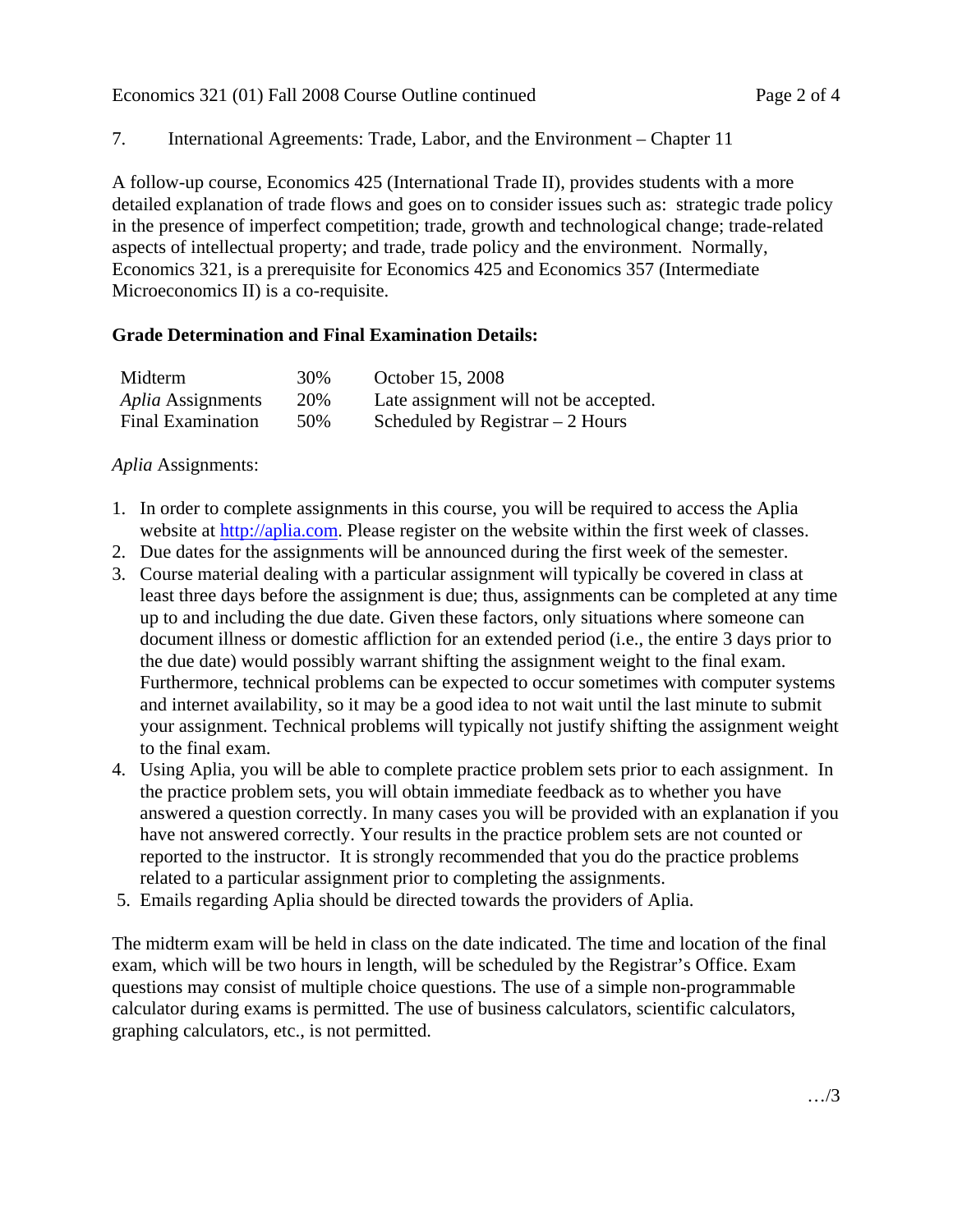The midterm exam, assignment, and the final exam are marked on a numerical basis. The grades are then added using the weights indicated above. As a guide to determining standing, these letter grade equivalences will generally apply:

| $A+ 97-100$   | B 79 - 83       |              | $C-62-66$    |
|---------------|-----------------|--------------|--------------|
| A 92-96       | $B - 76 - 78$   |              | $D+ 57 - 61$ |
| $A - 89 - 91$ | $C_{+}$ 73 - 75 | D            | $50 - 56$    |
| $B+ 84-88$    | C $67 - 72$     | $\mathbf{F}$ | $0 - 49$     |

If, for some reason, the distribution of grades determined using the aforementioned conversion chart appears to be abnormal the instructor reserves the right to change the grade conversion chart if the instructor, at the instructor's discretion, feels it is necessary to more fairly represent student achievement.

#### Notes:

- 1. Make-up midterm exams and deferred midterm exams will not be given. Deferred final examinations do not have to cover the same material or have the same format as the regular final examination.
- 2. Examinations will not be given prior to the scheduled date.
- 3. Students will not be given extra time to complete tests and exams.
- 4. Students should be aware of the academic regulations outlined in The University of Calgary Calendar.
- 5. Students seeking reappraisal of a piece of graded term work should discuss their work with the instructor within 15 days of work being returned to class; however, the earliest that grades will be discussed will be two days after the return of an assignment or examination.
- 6. Students will be responsible for all material listed on the course outline, regardless of whether or not the material has been covered in class, unless the instructor notifies the class that the material will not be covered.
- 7. Please note that the following types of emails will receive no response: emails not addressed to anyone in particular; emails where the recipient's name is not spelled correctly; anonymous emails; emails which do not specify the course and section in which you are registered; and, emails involving questions that are specifically addressed on the course outline.
- 8. It is the student's responsibility to request academic accommodations. If you are a student with a documented disability who may require academic accommodation and have not registered with the Disability Resource Centre, please contact their office at 220-8237. Students who have not registered with the Disability Resource Centre are not eligible for formal academic accommodation. You are also required to discuss your needs with your instructor no later than fourteen (14) days after the start of this course. …/4